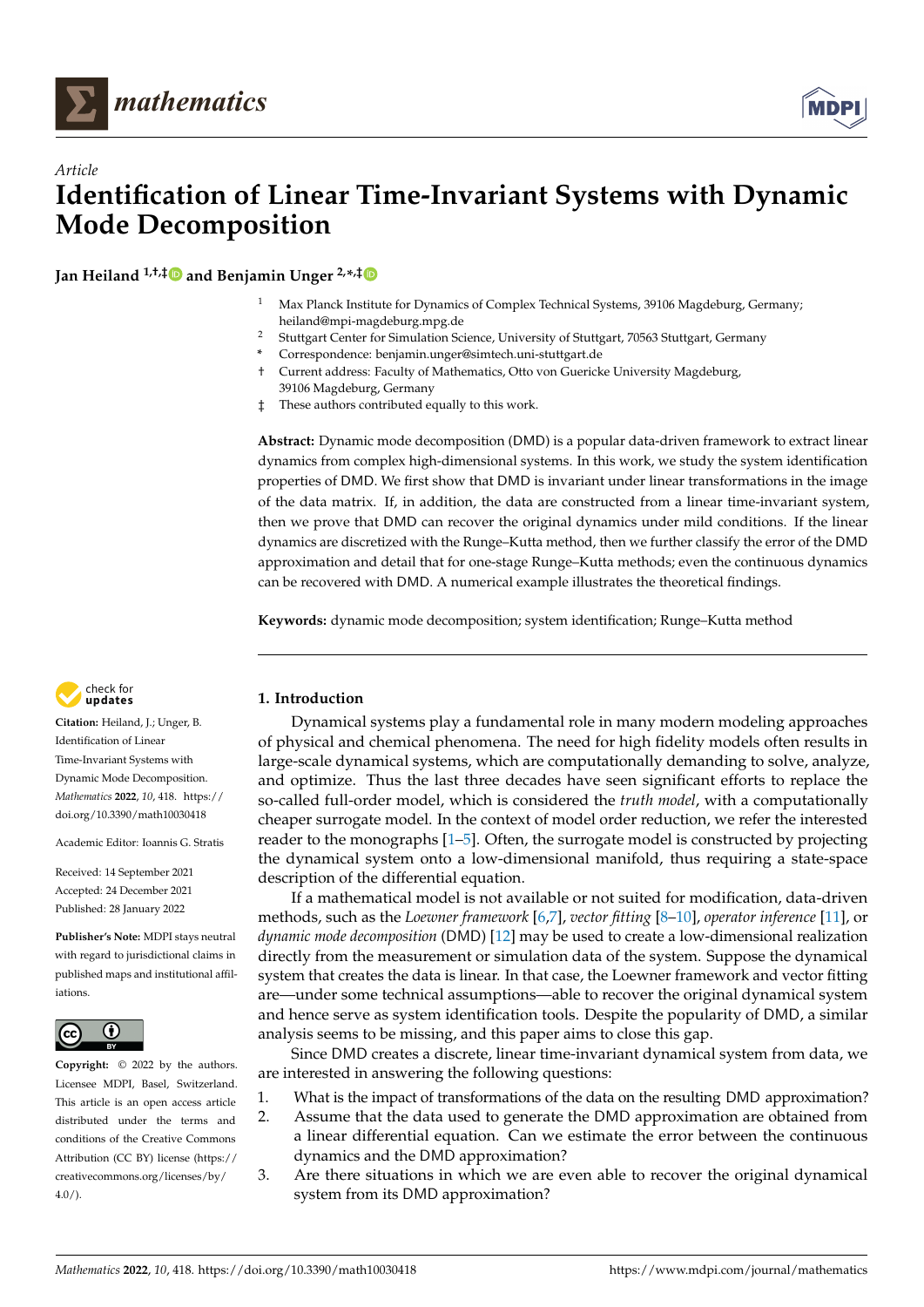It is essential to know how the data for the construction of the DMD model are generated to answer these questions. Assuming exact measurements of the solution may be valid from a theoretical perspective only. Instead, we take the view of a numerical analyst and assume that the data are obtained via time integration of the dynamics with a general *Runge–Kutta method* (RKM) with known order of convergence. We emphasize that for linear time-invariant systems, a RKM may not be the method of choice; see, for instance, [\[13\]](#page-12-8). Nevertheless, RKMs are a common numerical technique to solve general differential equations, which is our main reason to consider RKMs in the following.

<span id="page-1-0"></span>We can summarize the questions graphically as in Figure [1.](#page-1-0) Thus, the dashed lines represent the questions that we aim to answer in this paper.



**Figure 1.** Problem setup.

Our main results are the following:

- We show in Theorem [1](#page-5-1) that DMD is invariant in the image of the data under linear transformations of the data.
- Theorem [2](#page-6-0) details that DMD is able to identify discrete-time dynamics, i.e., for every initial value in the image of the data, the DMD approximation exactly recovers the discrete-time dynamics.
- In Theorem [3,](#page-7-1) we show that if the DMD approximation is constructed from data that are obtained via a RKM, then the approximation error of DMD with respect to the ordinary differential equation is in the order of the error of the RKM. If a one-stage RKM is used and the data are sufficiently rich, then the continuous-time dynamics, i.e., the matrix *F* in Figure [1,](#page-1-0) can be recovered cf. Lemma [1.](#page-8-0)

To render the manuscript self-contained, we recall important definitions and results for RKM and DMD in the upcoming Sections [2.1](#page-2-0) and [2.2,](#page-4-0) respectively, before we present our analysis in Section [3.](#page-5-2) We conclude with a numerical example to confirm the theoretical findings.

### *Notation*

As is standard,  $\mathbb{N}, \mathbb{R}$ , and  $\mathbb{R}[t]$  denote the positive integers, the real numbers, and the polynomials with real coefficients, respectively. For any  $n, m \in \mathbb{N}$ , we denote with  $\mathbb{R}^{n \times m}$  the set of  $n \times m$  matrices with real entries. The set of nonsingular matrices of size *n* × *n* is denoted with  $GL_n(\mathbb{R})$ . Let  $A = [a_{ij}] \in \mathbb{R}^{n \times m}$ ,  $B \in \mathbb{R}^{p \times q}$ , and  $x_i \in \mathbb{R}^n$   $(i = 1, ..., k)$ . The transpose and the Moore–Penrose pseudoinverse of *A* are denoted with  $A<sup>T</sup>$  and  $A<sup>†</sup>$ , respectively. The Kronecker product ⊗ is defined as

$$
A \otimes B := \begin{bmatrix} a_{11}B & \cdots & a_{1m}B \\ \vdots & & \vdots \\ a_{n1}B & \cdots & a_{nm}B \end{bmatrix} \in \mathbb{R}^{np \times mq}.
$$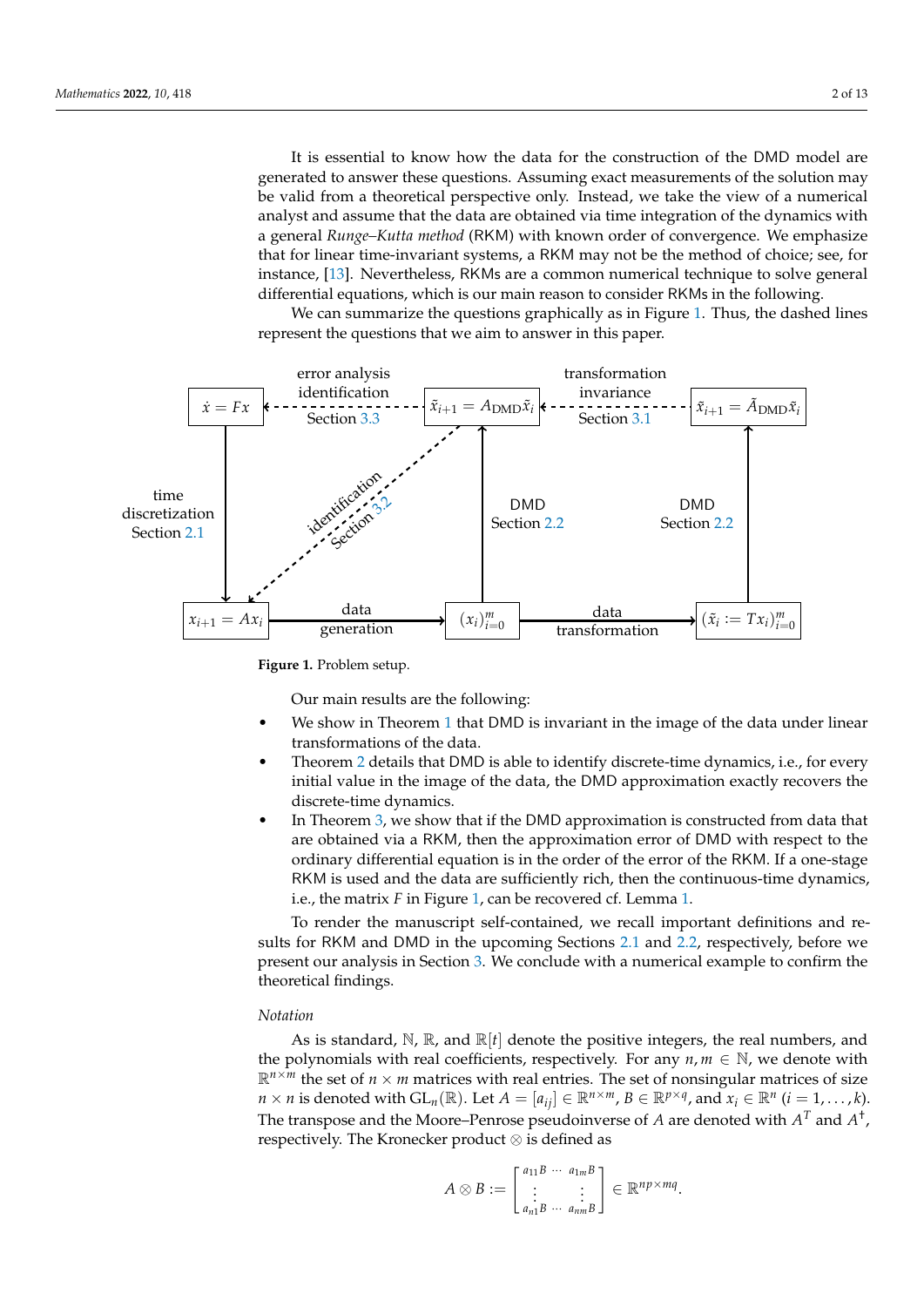We use span $\{x_1, \ldots, x_k\}$  to denote the linear span of the vectors  $x_1, \ldots, x_k$  and also casually write span $\{X\}$  = span $\{x_1, \ldots, x_k\}$  for the column space of the matrix *X* with  ${x_1, \ldots, x_k}$  as its columns. For  $A \in \mathbb{R}^{n \times n}$  and a vector  $x_0 \in \mathbb{R}^n$ , we denote the reachable space as  $C(x_0, A) = \text{span}\{x_0, Ax_0, \ldots, A^{n-1}x_0\}$ . The Stiefel manifold of  $n \times r$  dimensional matrices with real entries is denoted by

<span id="page-2-4"></span>
$$
\mathrm{St}(n,r) := \left\{ U \in \mathbb{R}^{n \times r} \mid U^T U = I_r \right\},\tag{1}
$$

where  $I_r$  denotes the  $r \times r$  identity matrix. For a continuously differentiable function  $x: \mathbb{I} \to \mathbb{R}^n$  from the interval  $\mathbb{I} \subseteq \mathbb{R}$  to the vector space  $\mathbb{R}^n$ , we use the notation  $\dot{x} := \frac{d}{dt}x$ to denote the derivative with respect to the independent variable *t*, which we refer to as the time.

# **2. Preliminaries**

As outlined in the introduction, DMD creates a finite-dimensional linear model to approximate the original dynamics. Thus, in view of possibly exact system identification, we need to assume that the data that are fed to the DMD algorithm are obtained from a linear ODE, which in the sequel is denoted by

<span id="page-2-1"></span>
$$
\dot{x}(t) = Fx(t) \tag{2a}
$$

<span id="page-2-2"></span>with given matrix  $F \in \mathbb{R}^{n \times n}$ . To fix a solution of [\(2a\)](#page-2-1), we prescribe the initial condition

$$
x(0) = x_0 \in \mathbb{R}^n, \tag{2b}
$$

and denote the solution of the *initial value problem* (IVP) as  $x(t; x_0) := \exp(Ft)x_0$ . For the analysis of DMD, we assume that the matrix *F* is not available. Instead, the question is to what extent DMD is able to recover the matrix *F* solely from measurements of the state variable *x*.

**Remark 1.** *While a* DMD *approximation, despite its linearity, may well reproduce trajectories of nonlinear systems (see, for example, [\[14\]](#page-12-9)), the question of* DMD *being able to recover the full dynamics has to focus on linear systems. Here, the key observation is that a* DMD *approximation is a finite-dimensional linear map. In contrast, the encoding of nonlinear systems via a linear operator necessarily needs an infinite-dimensional mapping.*

#### <span id="page-2-0"></span>*2.1. Runge–Kutta Methods*

To solve the IVP [\(2\)](#page-2-2) numerically, we employ a RKM, which is a common one-step method to approximate ordinary and differential-algebraic equations [\[15](#page-12-10)[,16\]](#page-12-11). More precisely, given a step size  $h > 0$ , the solution of the IVP [\(2\)](#page-2-2) is approximated via the sequence  $x_i \approx x(t_0 + ih)$  given by

<span id="page-2-3"></span>
$$
x_{i+1} = x_i + h \sum_{j=1}^{s} \beta_j k_j,
$$
 (3a)

with the so-called *internal stages*  $k_j \in \mathbb{R}^n$  (implicitly) defined via

$$
k_j = Fx_i + h \sum_{\ell=1}^s \alpha_{j,\ell} Fk_{\ell} \qquad \text{for } j = 1, \dots, s,
$$
 (3b)

where  $s \in \mathbb{N}$  denotes the number of stages in the RKM. Using the matrix notation  $A = [\alpha_{j,\ell}] \in \mathbb{R}^{s \times s}$  and  $\beta = [\beta_j] \in \mathbb{R}^s$ , the *s*-stage RKM defined via [\(3\)](#page-2-3) is conveniently summarized with the pair  $(\mathcal{A}, \beta)$ . Note that we restrict our presentation to linear timeinvariant dynamics, and hence, do not require the full Butcher tableau.

Since the ODE [\(2a\)](#page-2-1) is linear, we can rewrite the internal stages as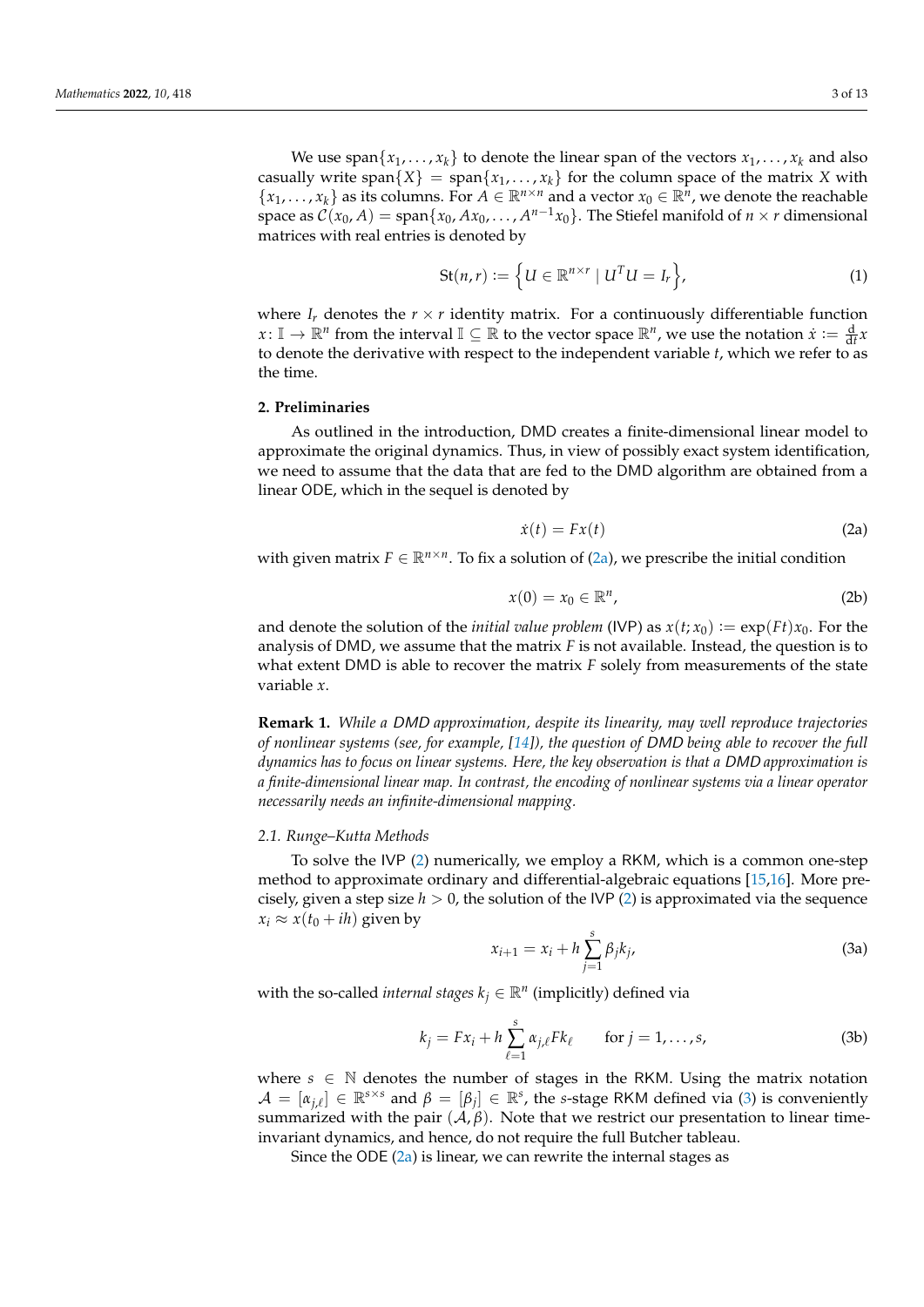<span id="page-3-0"></span>
$$
\begin{bmatrix}\nI_n - h\alpha_{1,1}F & -h\alpha_{1,2}F & \dots & -h\alpha_{1,s}F \\
-h\alpha_{2,1}F & I_n - h\alpha_{2,2}F & \dots & -h\alpha_{2,s}F \\
\vdots & \ddots & \vdots & \vdots \\
-h\alpha_{s,1}F & \dots & -h\alpha_{s,s-1}F & I_n - h\alpha_{s,s}F\n\end{bmatrix}\n\begin{bmatrix}\nk_1 \\
k_2 \\
\vdots \\
k_s\n\end{bmatrix} =\n\begin{bmatrix}\nFx_i \\
Fx_i \\
\vdots \\
Fx_i\n\end{bmatrix}
$$
\n(4)

Setting  $k := \begin{bmatrix} k_1^T & \dots & k_s^T \end{bmatrix}^T \in \mathbb{R}^{sn}$  and  $e := \begin{bmatrix} 1 & \dots 1 \end{bmatrix}^T \in \mathbb{R}^s$ , the linear system in [\(4\)](#page-3-0) can be written as

$$
(I_s \otimes I_n - h\mathcal{A} \otimes F)k = (e \otimes F)x_i, \qquad (5)
$$

where  $\otimes$  denotes the Kronecker product. If *h* is small enough, the matrix ( $I_s \otimes I_n - h\mathcal{A} \otimes F$ ) is invertible, and thus, we obtain the discrete linear system

$$
x_{i+1} = x_i + h \sum_{j=1}^{s} \beta_j k_j = x_i + h(\beta^T \otimes I_n) k
$$
  
=  $x_i + h(\beta^T \otimes I_n)(I_s \otimes I_n - h \mathcal{A} \otimes F)^{-1} (e \otimes F) x_i = A_h x_i,$ 

with (using the identity  $I_s \otimes I_n = I_{sn}$ )

<span id="page-3-1"></span>
$$
A_h := I_n + h(\beta^T \otimes I_n)(I_{sn} - h\mathcal{A} \otimes F)^{-1}(e \otimes F).
$$
 (6)

**Example 1.** *The explicit (or forward) Euler method is given as*  $(A, \beta) = (0, 1)$  *and according to* [\(6\)](#page-3-1) we obtain the well-known formula  $A_h = I_n + hF$ . For the implicit (or backward) Euler method  $(A, \beta) = (1, 1)$  *the discrete system matrix is given by* 

$$
A_h = I_n + h(I_n - hF)^{-1}F = (I_n - hF)^{-1}(I_n - hF + hF) = (I_n - hF)^{-1}.
$$

To guarantee that the representation [\(6\)](#page-3-1) is valid, we make the following assumption throughout the manuscript.

<span id="page-3-2"></span>**Assumption 1.** *For any s-stage RKM*  $(A, \beta)$  *and any dynamical system matrix*  $F \in \mathbb{R}^{n \times n}$ *, we assume that the step size h is chosen such that the matrix*  $I_{sn} - hA \otimes F$  *is nonsingular.* 

**Remark 2.** *Using Assumption [1,](#page-3-2) the matrix*  $I_{sn} - hA \otimes F$  *is nonsingular, and thus, there exists a polynomial*  $p = \sum_{k=0}^{sn-1} p_k t^k \in \mathbb{R}[t]$  *of degree at most sn* − 1 *depending on the step size h such that* 

$$
(I_{sn} - h\mathcal{A} \otimes F)^{-1} = p(I_{sn} - h\mathcal{A} \otimes F) = \sum_{k=0}^{sn-1} p_k (I_{sn} - h\mathcal{A} \otimes F)^k
$$

$$
= \sum_{k=0}^{sn-1} p_k \sum_{\rho=0}^k {k \choose \rho} (-1)^\rho h^\rho (\mathcal{A}^\rho \otimes F^\rho),
$$

*where the last equality follows from the binomial theorem. Consequently, we have*

<span id="page-3-3"></span>
$$
A_h = I_n + \sum_{k=0}^{sn-1} p_k \sum_{\rho=0}^k {k \choose \rho} (-1)^\rho h^{\rho+1} \left( \beta^T \mathcal{A}^\rho e \right) F^{\rho+1}.
$$
 (7)

*Rearranging the terms together with the Cayley–Hamilton theorem implies the existence of a polynomial*  $\tilde{p} \in \mathbb{R}[t]$  *of degree at most n such that*  $A_h = \tilde{p}(F)$ *. As a direct consequence, we see that any eigenvector of F is an eigenvector of A<sup>h</sup> and thus, A<sup>h</sup> is diagonalizable if F is diagonalizable.*

Having computed the matrix  $A_h$ , the question that remains to be answered is the quality of the approximation  $||x(ih; x_0) - x_i||$ , which yields the following well-known definition (cf. [\[15\]](#page-12-10)).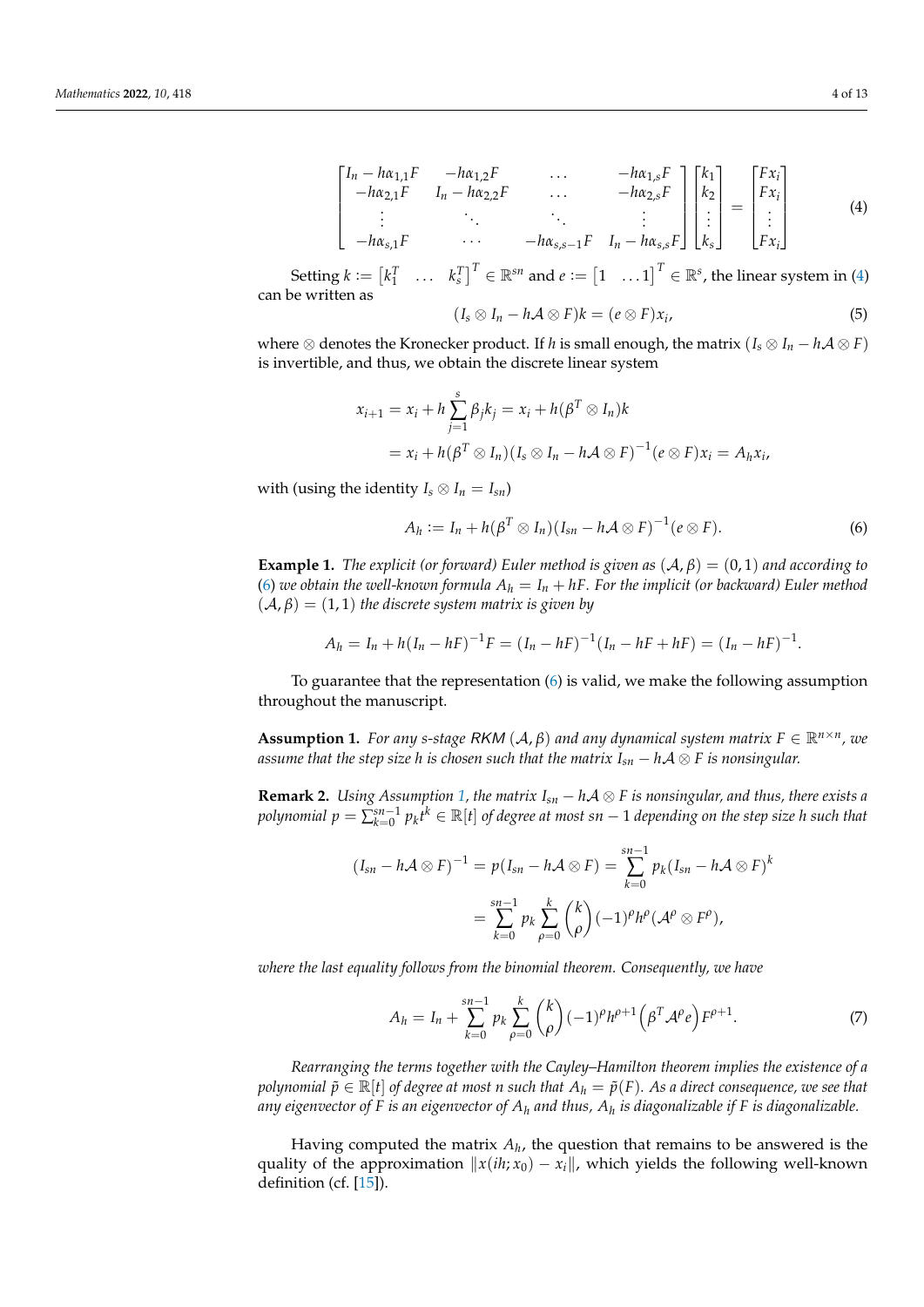**Definition 1.** *A* RKM  $(A, \beta)$  *has* order *p if there exists a constant*  $C \geq 0$  *(independent of h) such that*

<span id="page-4-1"></span>
$$
||x(h; x_0) - x_1|| \leq Ch^{p+1}
$$
 (8)

*holds, where*  $x_1 = A_h x_0$  *with*  $A_h$  *defined as in* [\(6\)](#page-3-1).

For one-step methods, it is well known that the local errors—as estimated in [\(8\)](#page-4-1) for the initial time step—basically sum in the global error such that the following estimate holds:

$$
||x(Nh;x_0)-x_N||\leq Ch^p;
$$

see, e.g., ([\[15\]](#page-12-10), Thm. II.3.6).

#### <span id="page-4-0"></span>*2.2. Dynamic Mode Decomposition*

For  $i = 0, \ldots, m$ , assume data points  $x_i \in \mathbb{R}^n$  are available. If not explicitly stated, we do not make any assumption on *m*. The idea of DMD is to determine a linear timeinvariant relation between the data, i.e., finding a matrix  $A_{\text{DMD}} \in \mathbb{R}^{n \times n}$  such that the data approximately satisfy

$$
x_{i+1} \approx A_{\text{DMD}} x_i \quad \text{for } i = 0, 1, \ldots, m-1.
$$

Following [\[17\]](#page-12-12), we introduce

<span id="page-4-2"></span>
$$
X := [x_0 \quad \dots \quad x_{m-1}] \in \mathbb{R}^{n \times m} \qquad \text{and} \qquad Z := [x_1 \quad \dots \quad x_m] \in \mathbb{R}^{n \times m}.
$$
 (9)

Then, the DMD approximation matrix is defined as the minimum-norm solution of

$$
\min_{M \in \mathbb{R}^{n \times n}} \|Z - MX\|_F,\tag{10}
$$

where  $\|\cdot\|_F$  denotes the Frobenius norm. It is easy to show that the minimum-norm solution is given by  $A_{\rm DMD} = Z X^\dagger$  [\[12\]](#page-12-7), where  $X^\dagger$  denotes the Moore–Penrose pseudoinverse of  $X$ . This motivates the following definition.

<span id="page-4-3"></span>**Definition 2.** *Consider the data*  $x_i \in \mathbb{R}^n$  *for*  $i = 0, 1, \ldots, m$  *and* associated data matrices X and *Z* defined in [\(9\)](#page-4-2). Then the matrix  $A_{\text{DMD}} := ZX^{\dagger}$  is called the DMD matrix for  $(x_i)_{i=0}^m$ . If the *eigendecomposition of A*<sub>DMD</sub> exists, then the eigenvalues and eigenvectors of A<sub>DMD</sub> are called DMD eigenvalues *and* DMD modes *of*  $(x_i)_{i=0}^m$ , respectively.

The Moore–Penrose pseudoinverse and, thus, also the DMD matrix can be computed via the *singular value decomposition* (SVD); see, for example, ([\[18\]](#page-12-13), Ch. 5.5.4). Let

$$
\begin{bmatrix} U & \bar{U} \end{bmatrix} \begin{bmatrix} \Sigma & 0 \\ 0 & 0 \end{bmatrix} \begin{bmatrix} V^{\top} \\ \bar{V}^{\top} \end{bmatrix} = X
$$

denote the SVD of *X*, with  $r := \text{rank}(X)$ ,  $U \in \text{St}(n,r)$ ,  $\Sigma \in \mathbb{R}^{r \times r}$  and  $\text{rank}(\Sigma) = r$ , and  $V \in St(m,r)$ , where we use the Stiefel manifold as defined in [\(1\)](#page-2-4). Then

$$
X^{\dagger} = \begin{bmatrix} V & \hat{V} \end{bmatrix} \begin{bmatrix} \Sigma^{-1} & 0 \\ 0 & 0 \end{bmatrix} \begin{bmatrix} U^{\top} \\ \bar{U}^{\top} \end{bmatrix} = V\Sigma^{-1}U^{\top}
$$
(11)

and, thus,

$$
A_{\text{DMD}} = ZV\Sigma^{-1}U^{T}.
$$
\n(12)

For later reference, we call  $U\Sigma V^{\dagger} = X$  the *trimmed* SVD of X.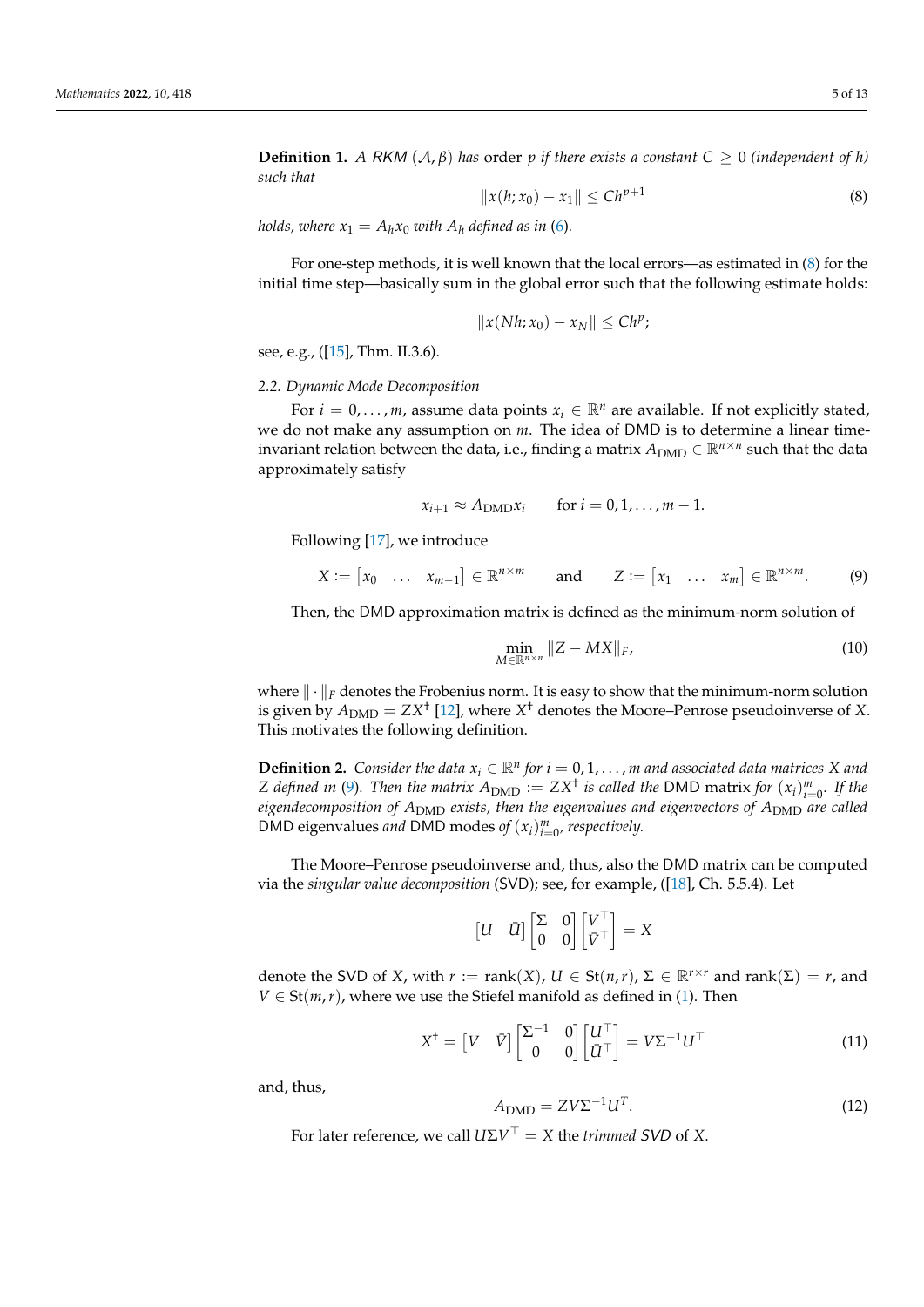#### <span id="page-5-2"></span>**3. System Identification and Error Analysis**

In this section, we present our main results. Before discussing system identification for discrete-time (cf. Section [3.2\)](#page-6-1) and continuous-time (cf. Section [3.3\)](#page-7-0) dynamical systems via DMD, we study the impact of transformations of the data on DMD in Section [3.1.](#page-5-0)

#### <span id="page-5-0"></span>*3.1. Data Scaling and Invariance of the DMD Approximation*

Scaling and more general transformations of data are often used to improve the performance of the methods that work on the data. Since DMD is inherently related to the Moore– Penrose inverse, we first study the impact of a nonsingular matrix  $T \in GL_n(\mathbb{R})$  on the generalized inverse. To this purpose, consider a matrix  $X \in \mathbb{R}^{n \times m}$  with *r* := rank(*X*). Let *X* = *U*Σ*V*<sup>T</sup> denote the trimmed SVD of *X* with *U* ∈ St(*n*,*r*), Σ ∈ GL<sub>*r*</sub>(ℝ) and  $V \in St(m,r)$ . Let  $TU = QR$  denote the QR-decomposition of  $TU$  with  $Q \in \mathbb{R}^{n \times n}$  and  $R \in \mathbb{R}^{n \times r}$ . We immediately obtain rank $(RS) = r$ . Let  $R\Sigma = \widehat{U}\widehat{\Sigma}\widehat{V}$ <sup>†</sup> denote the trimmed SVD of *R*Σ with  $\hat{U}$  ∈ St(*n*,*r*),  $\hat{\Sigma}$  ∈ GL<sub>*r*</sub>(ℝ), and  $\hat{V}$  ∈ St(*r*,*r*). We immediately infer

<span id="page-5-3"></span>
$$
\widehat{V}\widehat{V}^{\top} = I_r. \tag{13}
$$

It is easy to see that the matrices  $U_T := Q\hat{U} \in \mathbb{R}^{n \times r}$ , and  $V_T := V\hat{V} \in \mathbb{R}^{m \times r}$  satisfy  $U_T^{\perp} U_T = I_r = V_T^{\perp} V_T$ , i.e.,  $U_T \in St(n,r)$  and  $V_T \in St(m,r)$ . The trimmed SVD of *TX* is thus given by

$$
TX = TU\Sigma V^{\top} = QR\Sigma V^{\top} = Q\widehat{U}\widehat{\Sigma}\widehat{V}^{\top}V^{\top} = U_T\widehat{\Sigma}V_T^{\top}.
$$

We conclude

$$
(TX)^{\dagger}TX = V_T V_T^{\top} = V \widehat{V} \widehat{V}^{\top} V^{\top} = V V^{\top} = X^{\dagger} X,
$$

<span id="page-5-4"></span>where we used the identity [\(13\)](#page-5-3). We have thus shown the following result.

**Proposition 1.** Let  $X \in \mathbb{R}^{n \times m}$  and  $T \in GL_n(\mathbb{R})$ . Then  $(TX)^{\dagger}(TX) = X^{\dagger}X$ .

With these preparations, we can now show that the DMD approximation is partially invariant to general regular transformations applied to the training data. More precisely, a data transformation only affects the part of the DMD approximation that is not in the image of the data.

<span id="page-5-1"></span>**Theorem 1.** For given data  $(x_i)_{i=0}^m$  consider the matrices X and Z as defined in [\(9\)](#page-4-2) and the  $corresponding *DMD matrix*  $A_{\text{DMD}} \in \mathbb{R}^{n \times n}$ . Consider  $T \in GL_n(\mathbb{R})$  and let$ 

$$
\tilde{X} := TX \quad and \quad \tilde{Z} := TZ
$$

*be the matrices of the transformed data. Let*  $\tilde{A}_{DMD} := \tilde{Z}\tilde{X}^{\dagger}$  *denote the DMD matrix for the transformed data. Then the* DMD *matrix is invariant under the transformation in the image of X, i.e.,*

$$
A_{\text{DMD}}X = T^{-1}\tilde{A}_{\text{DMD}}TX = T^{-1}\tilde{A}_{\text{DMD}}\tilde{X}.
$$

*Moreover, if* T is unitary or rank $(X) = n$ , then

<span id="page-5-5"></span>
$$
A_{\text{DMD}} = T^{-1} \tilde{A}_{\text{DMD}} T. \tag{14}
$$

Proof. Using Proposition [1,](#page-5-4) we obtain

$$
T^{-1}\tilde{A}_{\text{DMD}}TX = T^{-1}TZ(TX)^{\dagger}TX = ZX^{\dagger}X = A_{\text{DMD}}X.
$$

If *T* is unitary or rank $(X) = n$ , then we immediately obtain  $(TX)^{\dagger} = X^{\dagger}T^{-1}$ , and thus

$$
T^{-1}\tilde{A}_{\text{DMD}}T = T^{-1}TZ(TX)^{\dagger}T = ZX^{\dagger}T^{-1}T = A_{\text{DMD}}.
$$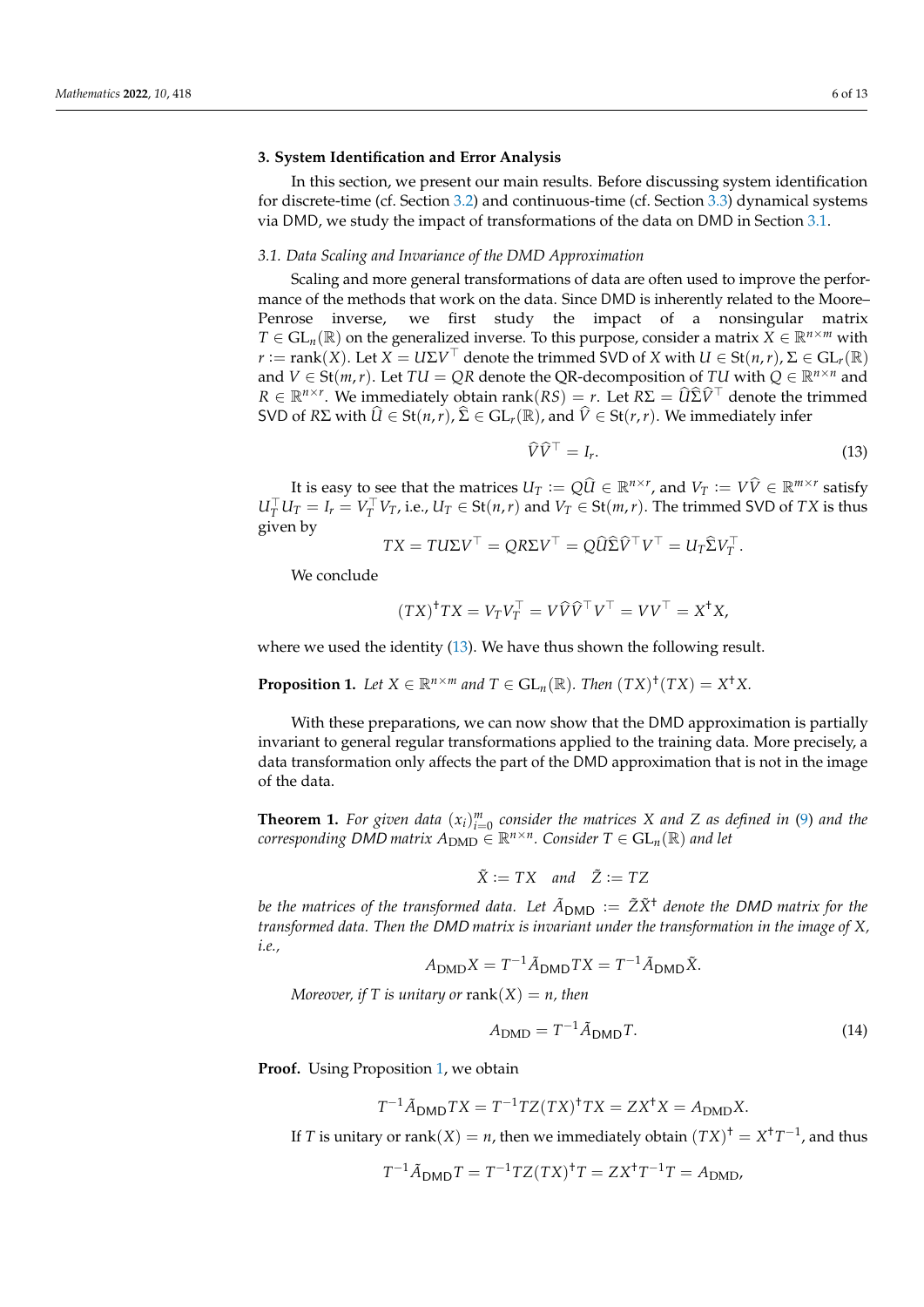which concludes the proof.  $\Box$ 

While Theorem [1](#page-5-1) states that DMD is invariant under transformations in the image of the data matrix, the invariance in the orthogonal complement of the image of the data matrix, i.e., equality [\(14\)](#page-5-5), is, in general, not satisfied. We illustrate this observation in the numerical simulations in Section [4](#page-9-0) and in the following analytical example.

**Example 2.** *Consider the data vectors*  $x_i := [i + 1, 0]^\top$  *for*  $i = 0, 1, 2$  *and*  $T := \begin{bmatrix} 1 & 0 \\ 1 & 1 \end{bmatrix}$ *. Then,* 

$$
X = \begin{bmatrix} 1 & 2 \\ 0 & 0 \end{bmatrix}, \quad Z = \begin{bmatrix} 2 & 3 \\ 0 & 0 \end{bmatrix}, \quad X^{\dagger} = \frac{1}{5} \begin{bmatrix} 1 & 0 \\ 2 & 0 \end{bmatrix}, \quad TX = \begin{bmatrix} 1 & 2 \\ 1 & 2 \end{bmatrix}, \quad (TX)^{\dagger} = \frac{1}{10} \begin{bmatrix} 1 & 1 \\ 2 & 2 \end{bmatrix}.
$$

*We thus obtain*

$$
A_{\text{DMD}} = \frac{1}{5} \begin{bmatrix} 8 & 0 \\ 0 & 0 \end{bmatrix}, \qquad \tilde{A}_{\text{DMD}} = \frac{1}{5} \begin{bmatrix} 4 & 4 \\ 4 & 4 \end{bmatrix}, \qquad \text{and} \qquad T^{-1} \tilde{A}_{\text{DMD}} T = \frac{1}{5} \begin{bmatrix} 8 & 4 \\ 0 & 0 \end{bmatrix},
$$

*confirming that* DMD *is invariant under transformations in the image of the data, but not in the orthogonal complement.*

**Remark 3.** One can show that in the setting of Theorem [1,](#page-5-1) the matrix  $\hat{M} := TA_{\text{DMD}}T^{-1}$  is a *minimizer (not necessarily the minimum-norm solution) of*

$$
\min_{M\in\mathbb{R}^{n\times n}}\Big\|\widehat{Z}-M\widehat{X}\Big\|_{\mathrm{F}}.
$$

#### <span id="page-6-1"></span>*3.2. Discrete-Time Dynamics*

In this subsection, we focus on the identification of discrete-time dynamics, which are exemplified by the discrete-time system

<span id="page-6-2"></span>
$$
x_{i+1} = A x_i \tag{15}
$$

with initial value  $x_0 \in \mathbb{R}^n$  and system matrix  $A \in \mathbb{R}^{n \times n}$ . The question that we want to answer is to what extent DMD is able to recover the matrix *A* solely from data.

<span id="page-6-3"></span>**Proposition 2.** *Consider data*  $(x_i)_{i=0}^m$  *generated by* [\(15\)](#page-6-2)*, associated data matrices*  $X$ *,*  $Z$  *as defined in* [\(9\)](#page-4-2), and the corresponding DMD matrix  $A_{\text{DMD}}$ . Moreover let  $U\Sigma V^{\perp} = X$  with  $U \in \text{St}(n,r)$ ,  $\Sigma \in GL_r(\mathbb{R})$ ,  $V \in St(m,r)$ , and  $r := rank(X)$  denote the trimmed SVD of X. Then

$$
A_{\text{DMD}} = A U U^{\top}.
$$
 (16)

**Proof.** By assumption, we have  $X = \begin{bmatrix} x_0 & Ax_0 & \cdots & A^{m-1}x_0 \end{bmatrix}$  and  $Z = AX = A U \Sigma V^{\top}$ . We conclude

$$
A_{\text{DMD}} = ZX^{\dagger} = A U \Sigma V^{\top} V \Sigma^{-1} U^{\top} = A U U^{\top}. \quad \Box
$$

<span id="page-6-4"></span>**Remark 4.** We immediately conclude that DMD recovers the true dynamics, i.e.,  $A_{\text{DMD}} = A$ , *whenever* rank(*X*) = *n.* This is the case if and only if  $(A, x_0)$  is controllable, i.e.,  $C(A, x_0)$  has *dimension n, and the data set is sufficiently rich, i.e.,*  $m \geq n$ *.* 

Our next theorem identifies the part of the dynamics that is exactly recovered in the case that  $rank(X) < n$  that occurs for  $(A, x_0)$  is not controllable or  $m < n$ .

<span id="page-6-0"></span>**Theorem [2.](#page-6-3)** *Consider the setting of Proposition* 2. *If*  $\text{span}\{U\}$  *is*  $A_{\text{DMD}}$  *invariant, then the DMD approximation is exact in the image of U, i.e.,*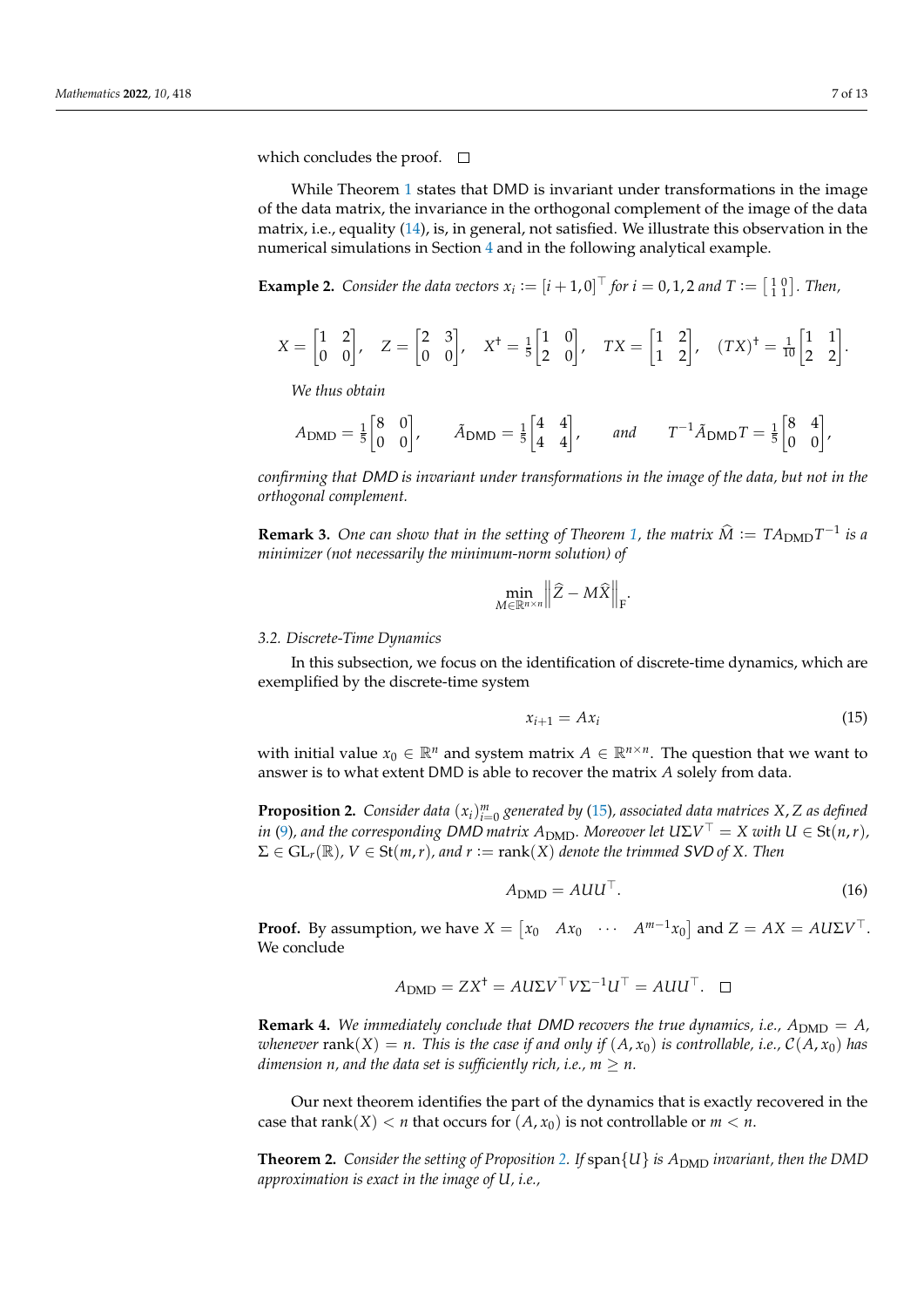<span id="page-7-2"></span>
$$
(Ai - AiDMD)x0 = 0 \tfor all i \ge 0 and x0 \in span{U}.
$$
 (17)

*If, in addition,*  $\ker(A) \cap \text{span}\{U\}^\perp = \{0\}$ *, then also the converse direction holds.* 

**Proof.** Let  $x_0 \in \text{span}\{U\}$ . Since  $\text{span}\{U\}$  is  $A_{\text{DMD}}$  invariant, we conclude  $A_{\text{DMD}}^i x_0 \in$  $\{U\}$  for  $i \geq 0$ , i.e., there exists  $y_i \in \mathbb{R}^r$  such that  $A^i_{\text{DMD}}x = Uy_i$ . Using Proposition [2](#page-6-3) we conclude

$$
A_{\text{DMD}}^{i+1} x_0 = A_{\text{DMD}} A_{\text{DMD}}^i x_0 = A_{\text{DMD}} U y_i = A x_i = A^{i+1} x_0.
$$

The proof of [\(17\)](#page-7-2) follows via induction over *i*. For the converse direction, let  $x = x_U + x_U^{\perp}$  with  $x_U \in \text{span}\{U\}$  and  $x_U^{\perp} \in \text{span}\{U\}^{\perp}$ . Proposition [2](#page-6-3) and [\(17\)](#page-7-2) imply

$$
(A - A_{\text{DMD}})x = Ax_U^{\perp} \neq 0,
$$

which completes the proof.  $\square$ 

**Remark 5.** *The proof of Theorem [2](#page-6-0) details that*  $span\{U\}$  *is A<sub>DMD</sub>-invariant if and only if*  $span{U}$  *is A invariant. Moreover,*  $span{U}$  =  $span{X}$  *implies that this condition can be checked easily during the data-generation process. If we further assume that the data are generated via* [\(15\)](#page-6-2)*, then this is the case whenever*

$$
rank([x_0 \cdots x_i]) = rank([x_0 \cdots x_{i+1}])
$$

*for some*  $i \geq 0$ *.* 

<span id="page-7-0"></span>*3.3. Continuous-Time Dynamics and RK Approximation*

Suppose now that the data  $(x_i)_{i=0}^m$  are generated by a continuous process, i.e., via the dynamical system [\(2\)](#page-2-2). In this case, we are interested in recovering the continuous dynamics from the DMD approximation. As a consequence of Theorem [2,](#page-6-0) we immediately obtain the following results for exact sampling.

**Corollary 1.** Let  $A_{\text{DMD}}$  be the DMD matrix for the sequence  $x_i = \exp(iFh)x_0 \in \mathbb{R}^n$  for  $i = 1, \ldots, m$  with  $m \geq n$ . Then

$$
x(ih; \tilde{x}_0) = A_{\text{DMD}}^i \tilde{x}_0
$$

*if and only if*  $\tilde{x}_0 \in \text{span}\{x_0, \ldots, x_m\}$ , where  $x(t; \tilde{x}_0)$  denotes the solution of the IVP [\(2\)](#page-2-2) with initial *value x*˜0*.*

**Proof.** The assertion follows immediately from Proposition [2](#page-6-3) with the observation that  $exp(iFh)$  is nonsingular.  $\square$ 

We conclude that we can recover the continuous dynamics with the matrix logarithm (see [\[19\]](#page-12-14) for further details), whenever rank( $X$ ) =  $n$ . In practical applications, an exact evaluation of the flow map is typically not possible. Instead, a numerical time-integration method is used to approximate the continuous dynamics.

Suppose we use a RKM with constant step size  $h > 0$  to obtain a numerical approximation  $(x_i)_{i=0}^m \subseteq \mathbb{R}^n$  of the IVP [\(2\)](#page-2-2) and use these data to construct the DMD matrix  $\overline{A}_{\text{DMD}} \in \mathbb{R}^{n \times n}$  as in Definition [2.](#page-4-3) If we now want to use the DMD matrix to obtain an approximation for a different initial condition, say  $x(0) = \tilde{x}_0$ , we are interested in quantifying the error

$$
||x(ih; \tilde{x}_0) - A^i_{\text{DMD}} \tilde{x}_0||.
$$

<span id="page-7-1"></span>**Theorem 3.** *Suppose that the sequence*  $(x_i)_{i=0}^m$ , *with*  $x_i \in \mathbb{R}^n$  *for*  $i = 0, \ldots, m$ , *is generated from the linear* IVP [\(2\)](#page-2-2) *via a* RKM *of order p and step size h* > 0 *and satisfies*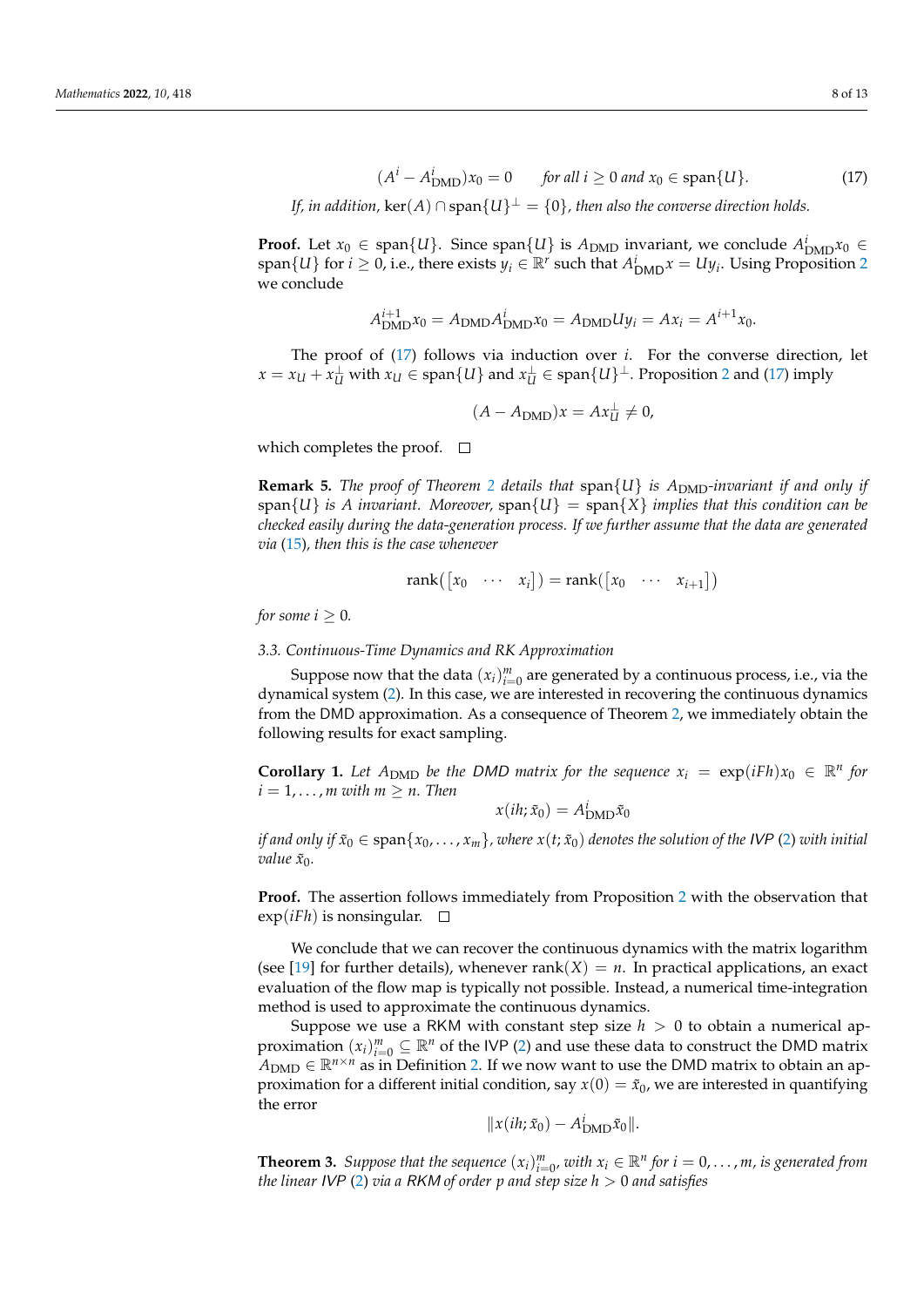$$
\mathrm{span}\{x_0,\ldots,x_{m-1}\}=\mathrm{span}\{x_0,\ldots,x_m\}.
$$

*Let*  $A_{\text{DMD}} \in \mathbb{R}^{n \times n}$  *denote the associated DMD matrix. Then there exists a constant*  $C \geq 0$ *such that*

$$
\|x(ih; \tilde{x}_0) - A^i_{\text{DMD}} \tilde{x}_0\| \le Ch^p \tag{18}
$$

*holds for any*  $\tilde{x}_0 \in \text{span}(\{x_0, ..., x_{m-1}\})$ *.* 

**Proof.** Since the data  $(x_i)_{i=0}^m$  are generated from a RKM, there exists a matrix  $A_h \in \mathbb{R}^{n \times n}$ such that  $x_{i+1} = A_i x_i$  for  $i = 0, \ldots, m-1$ . Let  $\tilde{x}_0 \in \text{span}(\{x_0, \ldots, x_{m-1}\})$ . Then, Theorem [2](#page-6-0) implies  $A^i_h \tilde{x}_0 = A^i_{\text{DMD}} \tilde{x}_0$  for any  $i \geq 0$ . Thus, the result follows from the classical error estimates for RKM (see, for example, [\[15\]](#page-12-10), Thm. II.3.6) and from the equality

$$
||x(ih; \tilde{x}_0) - A^i_{\text{DMD}} \tilde{x}_0|| = ||x(ih; \tilde{x}_0) - A^i_h \tilde{x}_0|| \le Ch^p
$$

for some  $C \ge 0$  since the RKM is of order  $p$ .  $\Box$ 

The proof details that due to Proposition [2,](#page-6-3) we are essentially able to recover the discrete dynamics  $A_h$  obtained from the RKM via DMD, provided that rank $(X) = n$ . As laid out in Remark [4,](#page-6-4) this condition is equivalent to  $(A_h,x_0)$  being controllable for which the controllability of  $(F, x_0)$  is a necessary condition.

The question that remains to be answered is whether it is possible to recover the continuous dynamic matrix *F* from the discrete dynamics  $A_{\rm DMD}$  (respectively  $A_h$ ) provided that the Runge–Kutta scheme used to discretize the continuous dynamics is known. For any 1-stage Runge–Kutta method  $(\alpha, \beta)$ , i.e.,  $s = 1$  in [\(3\)](#page-2-3), this is indeed the case since then [\(6\)](#page-3-1) simplifies to

$$
A_h = I_n + h\beta(I_n - h\alpha F)^{-1}F,
$$

which yields

$$
F=-\frac{1}{h}(I_n-A_h)(\alpha A_h+(\beta-\alpha)I_n)^{-1}.
$$

Combining [\(19\)](#page-8-1) with Proposition [2](#page-6-3) yields the following result.

<span id="page-8-0"></span>**Lemma 1.** *Suppose that the sequence*  $(x_i)_{i=0}^m \subseteq \mathbb{R}^n$  *is generated from the linear IVP* [\(2\)](#page-2-2) *via the*  $1$ *-stage Runge-Kutta method*  $(α, β)$  *with step size*  $h > 0$ *. Let*  $A_{\text{DMD}} ∈ ℝ<sup>n×n</sup>$  *denote the associated DMD matrix. If* rank $({x_0, \ldots, x_{m-1}}) = n$ , then

<span id="page-8-1"></span>
$$
F = -\frac{1}{h}(I_n - A_{\text{DMD}})(\alpha A_{\text{DMD}} + (\beta - \alpha)I_n)^{-1},
$$
\n(19)

*provided that the inverse exists.*

If the assumption of Lemma [1](#page-8-0) holds, then we can recover the continuous dynamic matrix from the DMD approximation. The corresponding formula for popular 1-stage methods is presented in Table [1.](#page-8-2)

<span id="page-8-2"></span>Table 1. Identification of continuous-time systems via DMD with 1-stage Runge–Kutta methods.

| Method                 | $(\alpha, \beta)$ | Lemma 1                                                             |
|------------------------|-------------------|---------------------------------------------------------------------|
| explicit Euler         | (0,1)             | $F = -\frac{1}{h}(I_n - A_{\text{DMD}})$                            |
| implicit Euler         | (1,1)             | $F = \frac{1}{h}(\ddot{I}_n - A_{\rm DMD}^{-1})$                    |
| implicit midpoint rule | $(\frac{1}{2},1)$ | $F = \frac{1}{2h}(A_{\text{DMD}} - I_n)(A_{\text{DMD}} + I_n)^{-1}$ |

In this scenario, let us emphasize that we can compute the discrete dynamics with the DMD approximation for any time step.

The situation is different for  $s \geq 2$ , as we illustrate with the following example.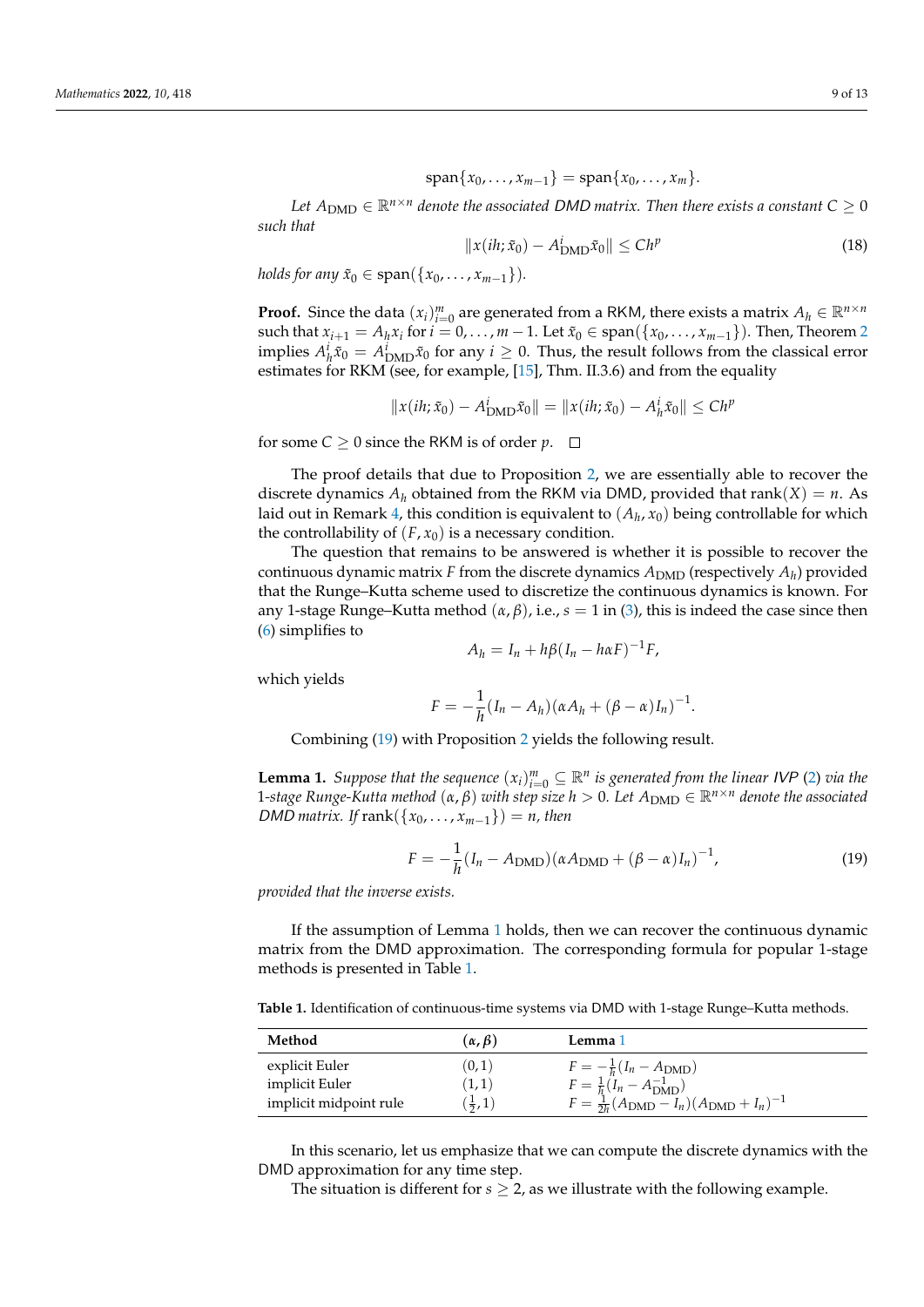**Example 3.** For given  $h > 0$ , consider  $F_1 := 0$  and  $F_2 := -\frac{2}{h}$ . Then, for Heun's method, *i.e.,*  $A = \begin{bmatrix} 0 & 0 \\ 1 & 0 \end{bmatrix}$  and  $\beta^{\top} = \begin{bmatrix} \frac{1}{2} & \frac{1}{2} \end{bmatrix}$ , we obtain  $A_h = p(F)$  with  $p(x) = 1 + hx + \frac{h^2}{2}$  $\frac{h^2}{2}x^2$ , and *thus*  $p(F_1) = p(F_2)$ . In particular, we cannot distinguish the continuous-time dynamics in this *specific scenario.*

#### <span id="page-9-0"></span>**4. Numerical Examples**

To illustrate our analytical findings, we constructed a dynamical system that exhibits some fast dynamics that is stable but not exponentially stable and has a nontrivial but exactly computable flow map. In this way, we can check the approximation both qualitatively and quantitatively. In addition, the system can be scaled to arbitrary state-space dimensions. Most importantly, for our purposes, the system is designed such that for any initial value, the space not reached by the system is at least as large as the reachable space. The complete code of our numerical examples can be found in the supplementary material.

With  $N \in \mathbb{N}$ ,  $\Delta := \text{diag}(0, 1, \ldots, N - 1)$  we consider the continuous-time dynamics [\(2\)](#page-2-2) with

$$
F := \begin{bmatrix} 0 & 2\Delta \\ 0 & -\frac{1}{2}\Delta \end{bmatrix} \quad \text{and} \quad \exp(tF) = \begin{bmatrix} I & 4(I - \exp(-\frac{t}{2}\Delta)) \\ 0 & \exp(-\frac{t}{2}\Delta) \end{bmatrix}.
$$

Starting with an initial value  $x_0 \in \mathbb{R}^{2N}$  we can thus generate exact snapshots of the solution via  $x(t) = \exp(tF)x_0$ , as well as the controllability space

$$
C(F,x_0)=\text{span}\bigg\{x_0,\begin{bmatrix}0&2\Delta\\0&-\frac{1}{2}\Delta\end{bmatrix}x_0,\begin{bmatrix}0&2\Delta\\0&-\frac{1}{2}\Delta\end{bmatrix}^2x_0,\ldots,\begin{bmatrix}0&2\Delta\\0&-\frac{1}{2}\Delta\end{bmatrix}^{2N-1}x_0\bigg\}.
$$

One can confirm that  $\dim(\mathcal{C}(F, x_0)) \leq N$  with equality if, for example, the initial state

$$
x_0 = \begin{bmatrix} x_{0,1} \\ x_{0,2} \end{bmatrix}
$$

has no zero entries in its lower part  $x_{0,2} \in \mathbb{R}^N$ . Due to [\(7\)](#page-3-3), we immediately infer

$$
\dim(\mathcal{C}(A_h,x_0))\leq N
$$

for any *A<sup>h</sup>* obtained by a Runge–Kutta method. We conclude that DMD is at most capable of reproducing solutions that evolve in  $C(F, x_0)$ . Indeed, as outlined in Proposition [2,](#page-6-3) all components of any other initial value  $\tilde{x}_0$  that are in the orthogonal complement of  $C(F, x_0)$ are set to zero in the first DMD iteration.

For our numerical experiments, we set  $N := 5$ ,  $x_0 := [1, 2, \ldots, 10]^\top$  , and consider the time-grid  $t_i := i h$  for  $i = 0, 1, ..., 100$  with uniform step size  $h = 0.1$ . A SVD of exactly sampled data

$$
\begin{bmatrix} U_1 & U_2 \end{bmatrix} \begin{bmatrix} \Sigma_1 & 0 \\ 0 & 0 \end{bmatrix} V^T = \begin{bmatrix} x_0 & x(h; x_0) & x(2h; x_0) & \cdots & x(10; x_0) \end{bmatrix}
$$
 (20)

of the matrix of snapshots of the solution  $x(t; x_0)$  reveals that the solution space is indeed of dimension *N* = 5 and defines the bases  $U_1, U_2 \in St(10, 5)$  of  $C(F, x_0)$  and its orthogonal complement, respectively.

For our numerical experiment, whose results are depicted in Figure [2,](#page-11-0) we choose the initial values

$$
\tilde{x}_0 := U_1 e \in \text{span}(U_1)
$$
 and  $\hat{x}_0 := U_2 e \in \text{span}(U_2) = \text{span}(U_1)^{\perp}$ ,

with  $e=[1,1,1,1,1]^\top$  . The exact solution for both initial values is presented in Figure [2a](#page-11-0),b, respectively. Our simulations confirm the following: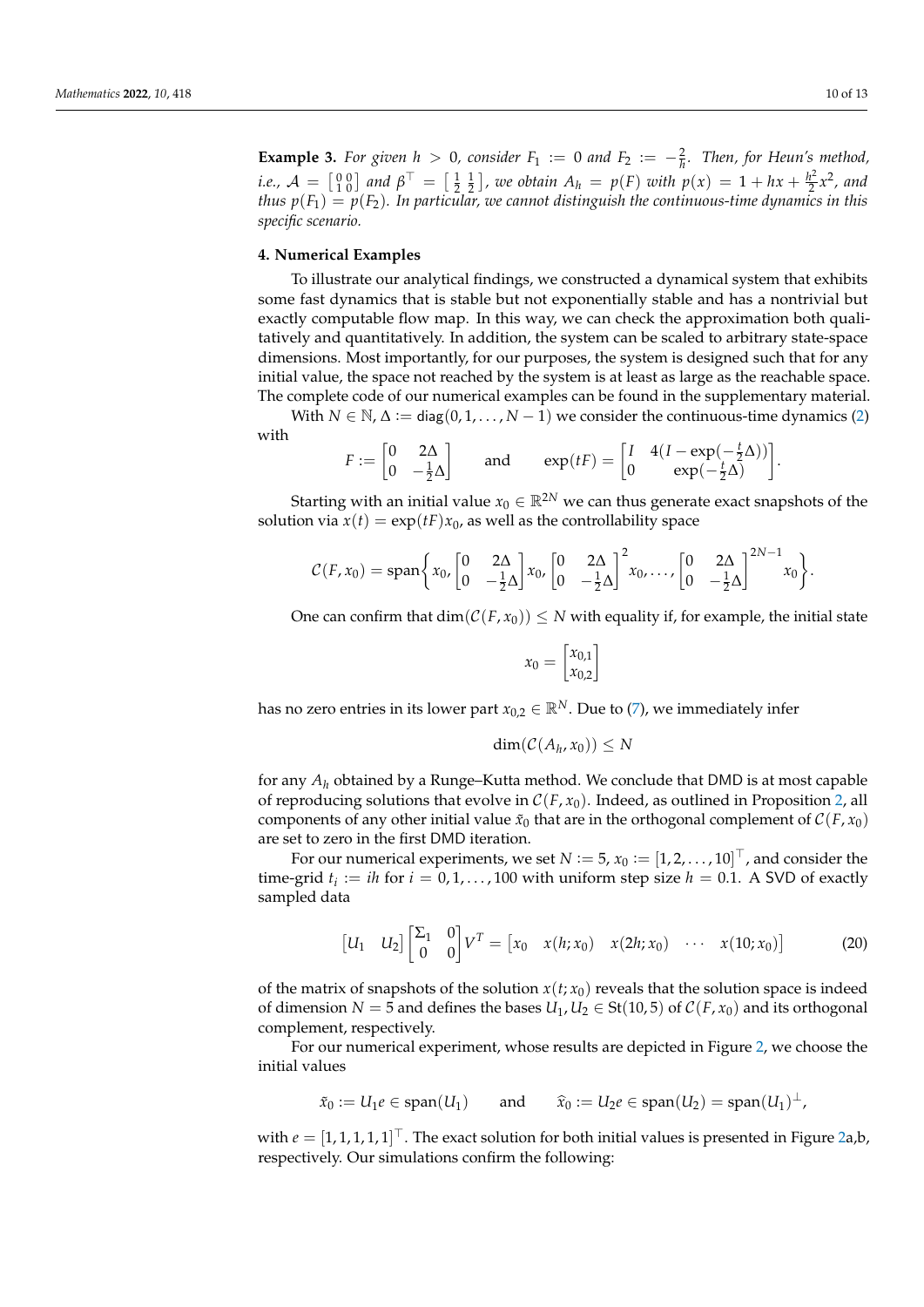- As predicted by Theorem [2,](#page-6-0) the DMD approximation for the initial value  $\tilde{x}_0$ , depicted in Figure [2c](#page-11-0), exactly recovers the exact solution, while the DMD approximation for the initial value  $\hat{x}_0$  (cf. Figure [2d](#page-11-0)) is identically zero.
- If we first transform the data with the matrix

$$
T=\begin{bmatrix}1&1&&\\&\ddots&\ddots&\\&&\ddots&1\\&&&1\\&&&1\end{bmatrix}\in\mathrm{GL}_{2N}(\mathbb{R}),
$$

then compute the DMD approximation, and then transform the results back, the DMD approximation for  $\tilde{x}_0$  remains unchanged (see Figure [2e](#page-11-0)), confirming [\(14\)](#page-5-5) from Theorem [1.](#page-5-1) In contrast, the prediction of the dynamics for  $\hat{x}_0$  changes (see Figure [2f](#page-11-0)), highlighting that DMD is not invariant under state-space transformations in the orthogonal complement of the data.

The presented numerical example is chosen to illustrate the importance of the reachable space. Computing a subspace numerically is a delicate task in particular if, as in our example, the ratio of the largest and the smallest entry in the controllability matrix is of size  $\frac{(1/2)^{2N-3}(N-1)^{2N}}{2N}$  $\frac{1}{2^{2N-3}(N-1)^{2N}} = 4(N-1)^{2N}$ , which leads to huge rounding errors already for moderate *N*. This mainly concerns the separation of the reachable and the unreachable subspace, which, however, can be monitored in a general implementation for a general setup. Since in standard SVD implementations, the dominant directions (and, thus, the Moore–Penrose inverse) are computed with high accuracy, for quantitative approximations using DMD, these numerical issues are less severe.



**Figure 2.** *Cont*.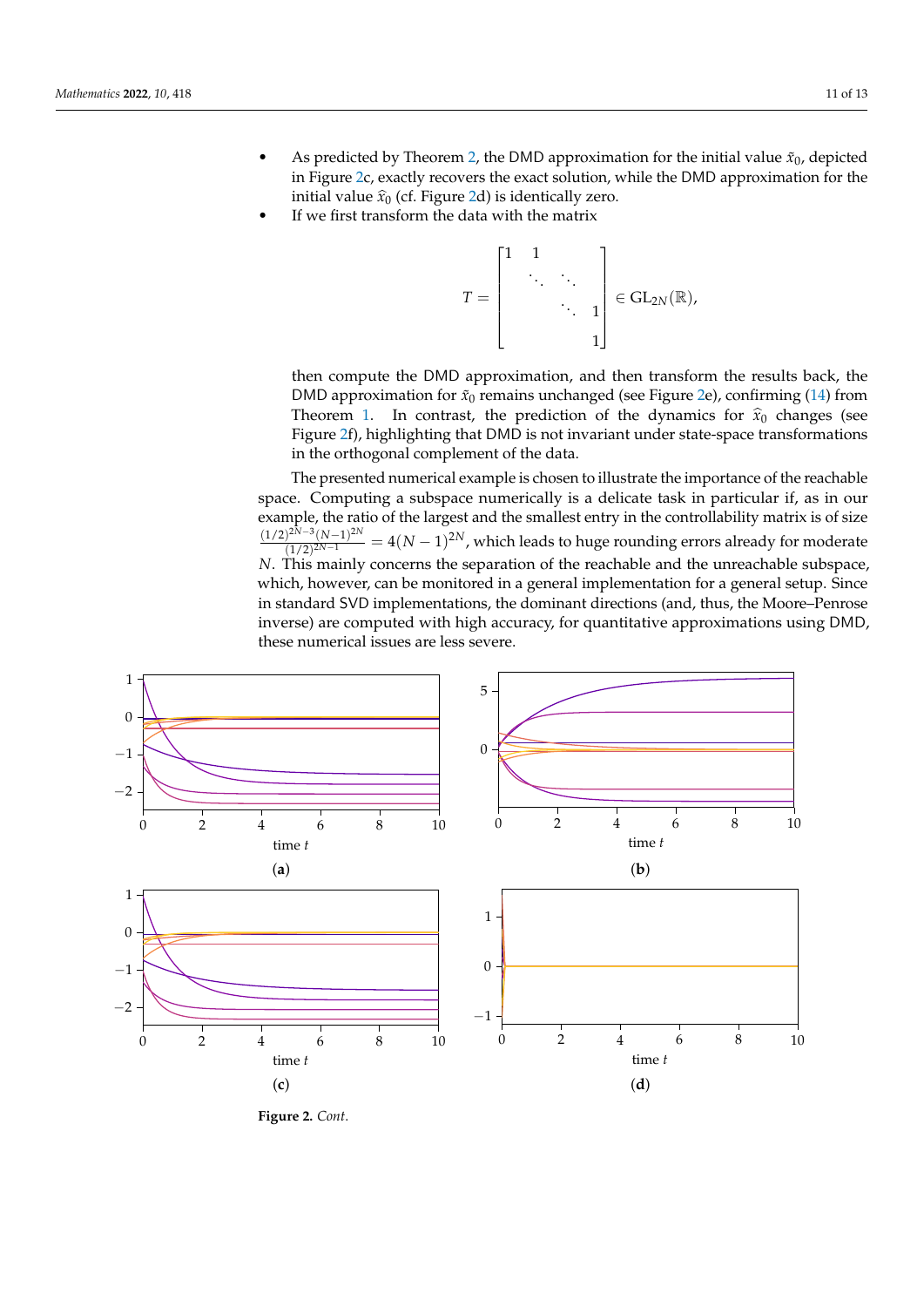<span id="page-11-0"></span>

Figure 2. Comparison of the exact solution, DMD approximation, and DMD approximation based on transformed data for initial values inside the reachable subspace, i.e.,  $\tilde{x}_0 \in C(F, x_0)$  and outside the reachable subspace, i.e.,  $\hat{x}_0 \in C(F, x_0)^\perp$ . (a) Exact solution with initial value  $\tilde{x}_0$ . (b) Exact solution actiable subspace, i.e.,  $x_0 \in C(1, x_0)$ . (a) Exact solution with initial value  $x_0$ . (b) Exact s<br>ith initial value  $\hat{x}$ , (c) DMD approximation with initial value  $\tilde{x}$ , (d) DMD approximati ith initial valu<br><sup>30.</sup>0. abo 2 with initial value  $\hat{x}_0$ . reactiable subspace, i.e.,  $x_0 \in C(F, x_0)$ . (a) Exact solution with initial value  $x_0$ . (b) Exact<br>with initial value  $\hat{x}$ . (c) DMD approximation with initial value  $\tilde{x}$ . (d) DMD approxim with initial value  $\hat{x}_0$ . (c) DMD approximation with initial value  $\tilde{x}_0$ . (**d**) DMD approximation with initial value  $\tilde{x}_0$ . initial value  $\hat{x}_0$ . (**e**) DMD with transformed data with initial value  $\tilde{x}_0$ . (**f**) DMD with transformed data

#### linear problems both in continuous and discrete times. Depending on how the initial data linear problems both in continuous and discrete times. Depending on how the initial data **5. Conclusions**

This work highlighted fundamental properties of the DMD approach if applied to linear problems both in continuous and discrete times. Depending on how the initial data discretization with a Runge-Kutta scheme  $\mathcal{L}$  and  $\mathcal{L}$  approximation is interested the error of the error of the error of the error of the error of the error of the error of the error of the error of the error of the same of the traction space, the DMD can recover the exact discrete-time dynamic in addition, the discrete-time data are generated from a continuous-time system via time discretization with a Runge-Kutta scheme, then the error of the DMD approximation is in the same order as the time-integration method. As a by-product of our analysis, we made discretization with a Runge-Kutta scheme, the error of the error of the error of the error of the DMD approximation is in the error of the error of the DMD approximation is in the error of the error of the error of the err relate to the reachable space, the DMD can recover the exact discrete-time dynamics. If, a relation of the Moore–Penrose inverse and regular transformations explicit, which has not been stated so far. Although the findings mainly confirm what should be expected, the basic principles, such as controllability, will well generalize to nonlinear problems.

**Supplementary Materials:** The following are available at [https://www.mdpi.com/article/10.3390/](https://www.mdpi.com/article/10.3390/math10030418/s1) [math10030418/s1.](https://www.mdpi.com/article/10.3390/math10030418/s1) Python script to reproduce the numerical results.

**Author Contributions:** All authors have contributed equally to this work. All authors have read and agreed to the published version of the manuscript.

**Funding:** B. Unger acknowledges funding from the DFG under Germany's Excellence Strategy–EXC 2075–390740016 and is thankful for support by the Stuttgart Center for Simulation Science (SimTech).

**Data Availability Statement:** The code to produce the numerical example is attached to this manuscript as Supplementary Material.

**Acknowledgments:** We thank Robert Altmann for inviting us to the Sion workshop, where we started this work.

**Conflicts of Interest:** The authors declare no conflict of interest.

# **Abbreviations**

The following abbreviations are used in this manuscript:

- DMD dynamic mode decomposition
- IVP initial value problem
- ODE ordinary differential equation
- RKM Runge–Kutta method
- SVD singular value decomposition